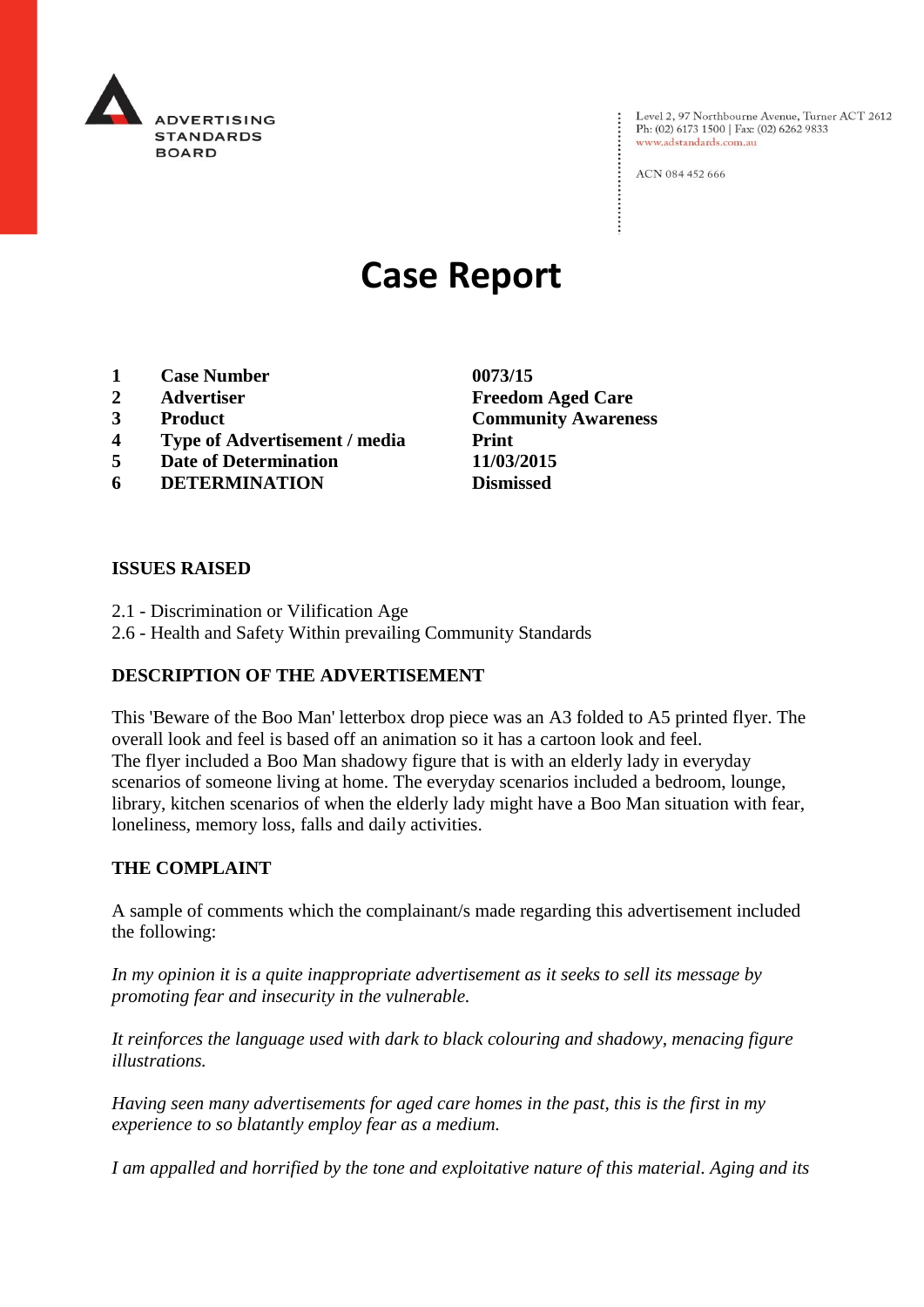*challenges are real enough without this representation as the Boo (bogey) man. This is a horribly unethical, predatory and threatening approach to marketing by a profit making organization. It is socially irresponsible on many levels. It is also wholly inappropriate to misrepresent common ailments and conditions of age, like mobility and dementia, much less loneliness especially in this ghoulish way!*

# **THE ADVERTISER'S RESPONSE**

Comments which the advertiser made in response to the complainant/s regarding this advertisement include the following:

*This message was planned to run as a full advertising campaign throughout our regional areas where our Freedom Aged Care communities are currently located, in the Bendigo, Geelong, Coffs Harbour, Tamworth and Toowoomba.*

*The campaign was to commence in February and March across all mediums including press, television, online and letterbox drop starting on Sunday 01 February 2015. At the very last moment, this new campaign was pulled on Friday 30 January 2015 and did not go to market except for our first letterbox drop on Tuesday 03 and Wednesday 04 February 2015, as letterbox drops have a longer lead and production time with the Salmat walkers already included the material in their bundles for drop. We cannot confirm how many were actually dropped, but it could have been a total quantity of 75,170 across the Bendigo, Geelong, Coffs Harbour, Tamworth and Toowoomba regions.*

*We totally understand that readers may have found this confronting, but we wanted family members to be aware of their ageing parents and some of the key risks of living at home, when they say that they are doing ok, but in reality they actually need a little extra support and care.* 

*Unfortunately too many ageing Australians are in these circumstances and experience this every, single, day. These are the top risks before an emergency happens and family members are left with little or no time to choose their right care for their loved ones;* 

*a) Loneliness where loved ones are stuck in their home, day in, day out because they are unable to get out. If they are lonely, isolated, not able to see, talk or touch someone, it's not a healthy way of living.*

*b) Fear if loved ones safe and secure when alone at home? Fear of crime can affect the health and well-being and can influence their socialisation patterns and limit their social activities.*

*c) Falls risk can loved ones walk around their house as well as they used to? The combination of poor eyesight, using a walking frame or stick and minor safety hazards can put them at risk for falls, broken hip and even worse.*

*d) Nutrition and hygiene do loved ones need help with daily activities such as taking the right medications, eating properly, bathing and dressing?* 

*e) Memory loss if loved ones have decreased cognitive functioning associated with early*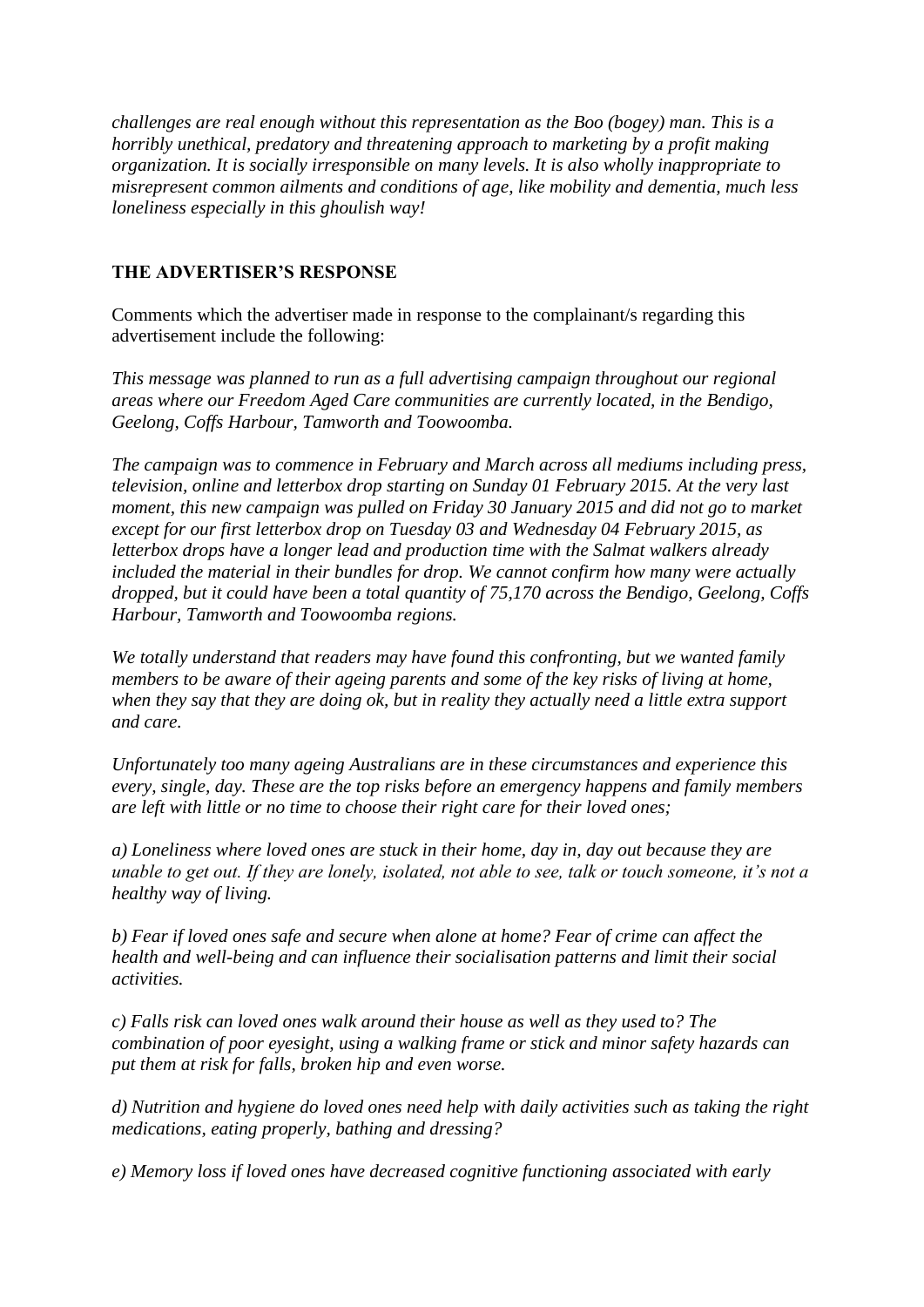*stages of memory loss.* 

*Family members and loved ones need to be aware if these situations are happening and most families don't realise this is happening until a 'Boo Man' scenario happens and it becomes an emotional, emergency for everyone involved.* 

*We just want people to think about their choices and have an aged care plan. It doesn't need to be with Freedom Aged Care, we just want families to think about this and put a plan in place. As nobody plans for aged care.*

*We now realise that our 'Beware of the Boo Man' message should have included an explanation to why we wanted to share these key risks, rather than just communicating the risks. The message was meant to be about 'advanced aged care planning' rather than waiting for an emergency to happen and no-one has enough time to find the right care provider for their loved ones.*

## **THE DETERMINATION**

The Advertising Standards Board ("Board") considered whether this advertisement breaches Section 2 of the Advertiser Code of Ethics (the "Code").

The Board noted the complainants' concerns that the advertisement is offensive to older people and that it is promoting fear and insecurity to the vulnerable.

The Board viewed the advertisement and noted the advertiser's response.

The Board considered whether the advertisement complied with Section 2.1 of the Code which requires that 'advertisements shall not portray or depict material in a way which discriminates against or vilifies a person or section of the community on account of race, ethnicity, nationality, gender, age, sexual preference, religion, disability, mental illness or political belief.'

The Board noted that this print advertisement was received in the mail and features images of an elderly lady being watched over by a shadowy 'boo-man' figure whilst the text says that the Boo Man preys on the aged and that you should plan your future now before the Boo Man comes.

A minority of the Board considered that the language used in the advertisement and the suggestion that older people live in fear shows a lack of respect for older people and that the overall tone of the advertisement presents a negative stereotype of older people, is condescending and insults the intelligence of a person based on their age. The minority of the Board considered that the representation of an older person being afraid of a shadowy figure is disempowering and demeaning to a person on account of their age.

Following considerable discussion however the majority of the Board considered that the scenarios depicted in the advertisement regarding the effects of aging on the body and mind